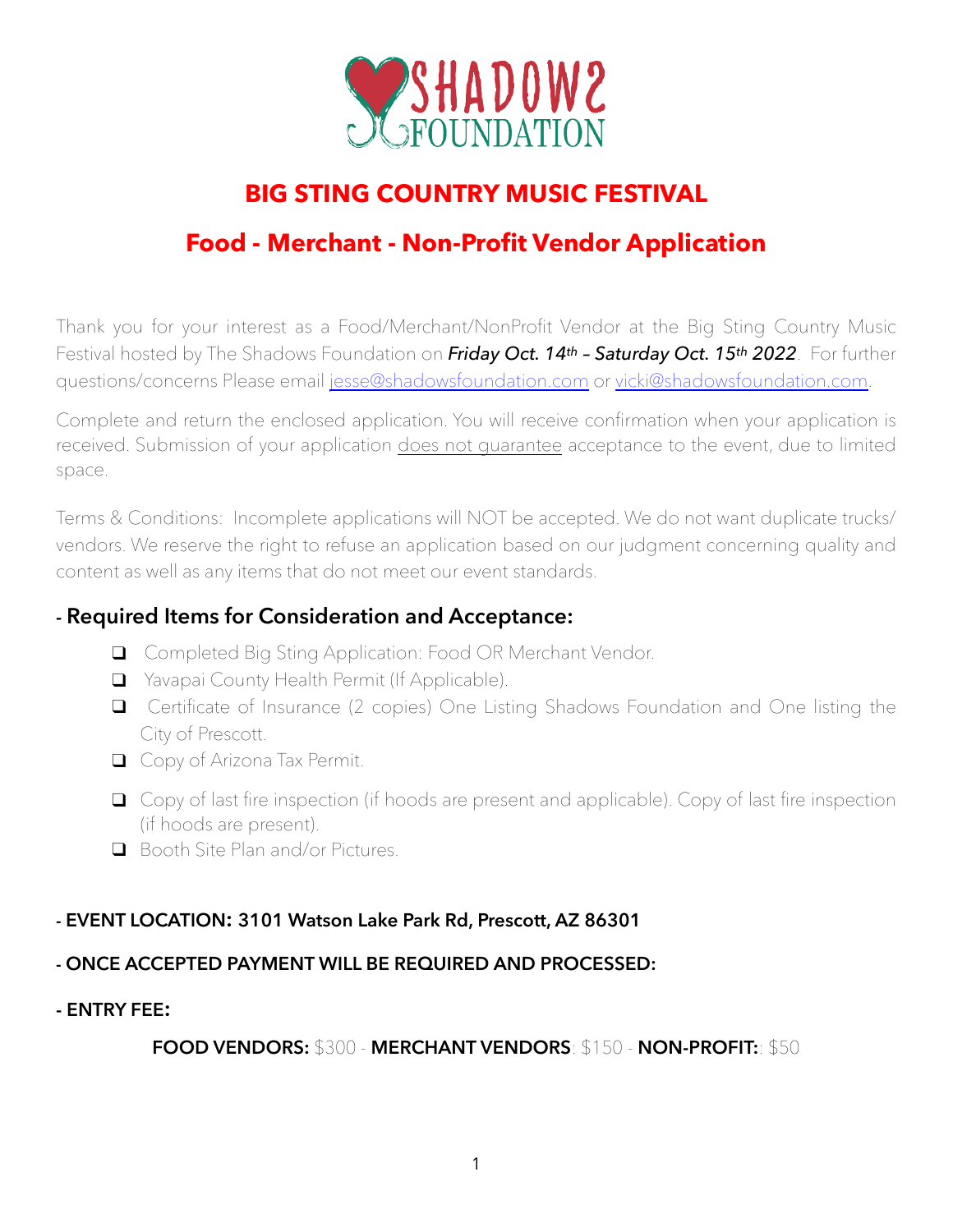**- SECURITY DEPOSIT**: \$100 refundable security deposit is required if accepted. *(With the exception of Non-Profit Organizations).* Your Security deposit MUST be made on a SEPARATE check and will be returned if you adhere to the following:

### **I AGREE TO:**

- (1) Adhere to the scheduled set-up and tear down.
- (2) Remain open the hours required unless otherwise given permission to close early.
- (3) Leave your area clean of all boxes, trash, grease stains, etc.
- (4) Dispose of all trash in the trash dumpsters.
- (5) Accept one form of credit/debit card payment.

### Initial\_\_\_\_\_\_\_

### **PAYMENT:**

Check(s): Please submit your vendor/merchant fee and security deposit made payable to:

Shadows Foundation

P.O. Box 3026, Flagstaff, AZ 86003

PLEASE PROVIDE 2 SEPARATE CHECKS WITH YOUR COMPLETED VENDOR APPLICATION. THERE SHOULD BE ONE CHECK FOR YOUR SECURITY DEPOSIT AND ONE FOR YOUR VENDOR FEE.

### *\*\*\*\*\*\*We ask at the end of the event, IF you did well, please consider making a donation to the Shadows Foundation who provides financial assistance to those who are battling life threatening illness.\*\*\*\*\*\*\**

**SODA/WATER PRODUCT:** ALL FOOD VENDORS WILL BE REQUIRED TO SELL COKE PRODUCTS ONLY AT THEIR FOOD TRUCKS. This event is sponsored by Swire Coca Cola so we require that if you are selling water/soda you sell COKE PRODUCTS ONLY. For your convenience we will have coke products available to purchase throughout the event if needed. THANK YOU!

**MEAL DONATION**: We are asking each of our food vendors to assist us in donating 3 meals so that we can feed our volunteers. They will be given a meal voucher with your name on it and will need to give it to you to redeem. Should you need to create a meal to fit this cost please do. We would just ask you to let us know so that we can make it clear to the volunteers that would be using their meal ticket at your food truck. Thank you!

**SET UP & HOURS:** Friday October 14th. Arrival and set up will begin at 7am. All Food Vendors must be set up and in their assigned spot by 10am. All merchant vendors need to be in the place and set up by 11am. Tear-down is 7:00am Sunday Oct. 16<sup>th</sup> unless arrangement has been made to depart on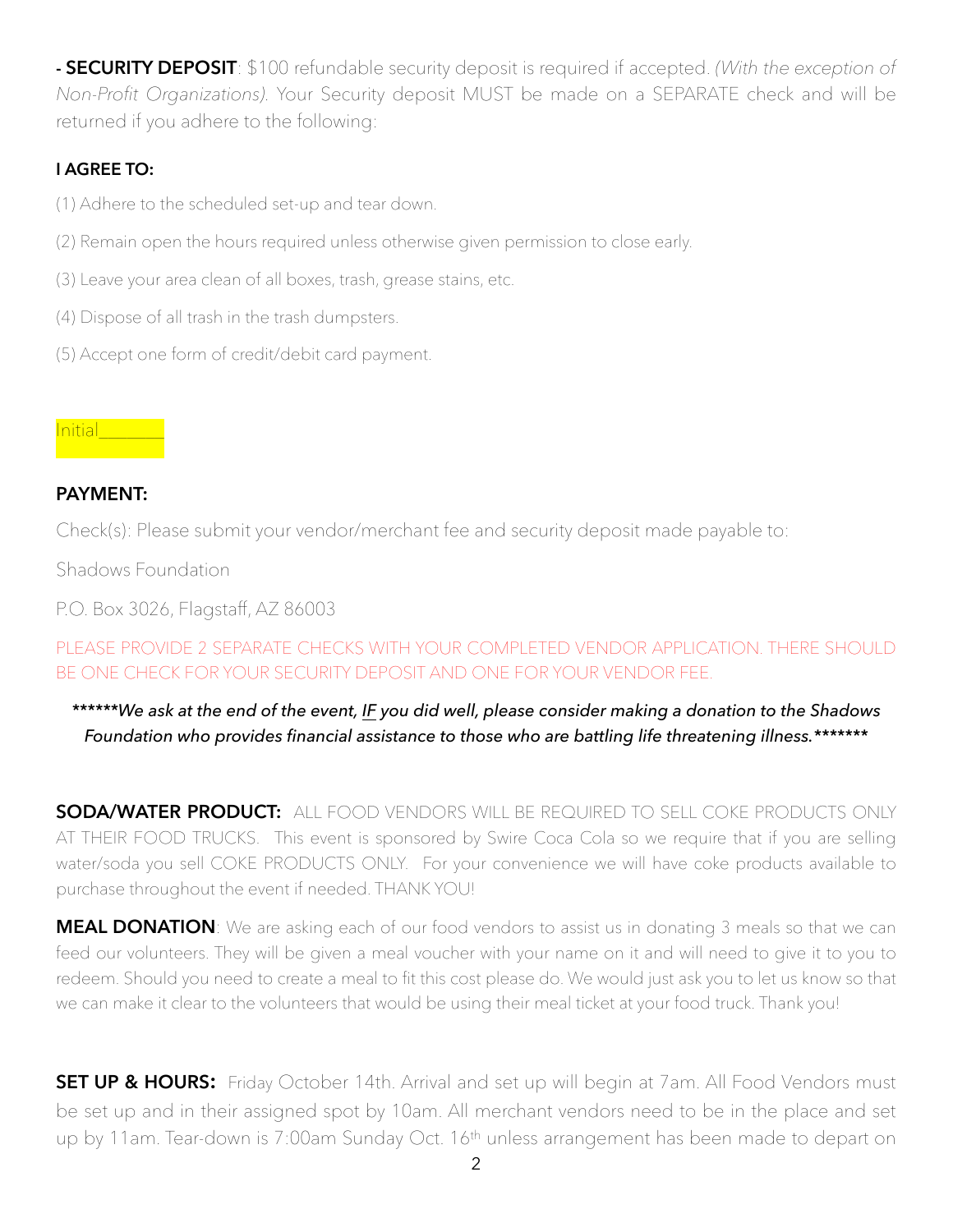Saturday evening Oct. 15th after ALL attendees have left concert arena. Visit us online to view full list of regulations.

Due to congestion at the facility, we will be having designated arrival times to allow for the easiest arrival and placement for everyone!

PLEASE SPECIFY BELOW THE SIZE OF YOUR VEHICLE AND IF IT IS BEING TOWED.

\_\_\_\_\_\_\_\_\_\_\_\_\_\_\_\_\_\_\_\_\_\_\_\_\_\_\_\_\_\_\_\_\_\_\_\_\_\_\_\_\_\_\_\_\_\_\_\_\_\_\_\_\_\_\_\_\_\_\_\_\_\_\_\_\_\_\_\_\_\_\_\_\_\_\_\_\_\_\_\_\_\_\_\_

\_\_\_\_\_\_\_\_\_\_\_\_\_\_\_\_\_\_\_\_\_\_\_\_\_\_\_\_\_\_\_\_\_\_\_\_\_\_\_\_\_\_\_\_\_\_\_\_\_\_\_\_\_\_\_\_\_\_\_\_\_\_\_\_\_\_\_\_\_\_\_\_\_\_\_\_\_\_\_\_\_\_\_\_

Initial\_\_\_\_\_\_\_

**ELECTRICITY/WATER:** We recommend bringing your own generators if possible, but generators and power boxes will be available IF power is needed, however there is a \$50/day gas charge. Plugs



vendor. Potable water is not available at the event. Generators must meet guidelines. Please supply a brief description of your generator below.



**ICE:** Ice bags will be available for purchase for \$5 per 20lb bag.

**SEWER HOOKUPS:** There will not be any sewer hookups, and NO DUMPING is permitted throughout the duration of the event.

**LIABILITY:** Shadows Foundation and Yavapai County are not responsible for any loss or damage to your property in any form before, during, or after the event.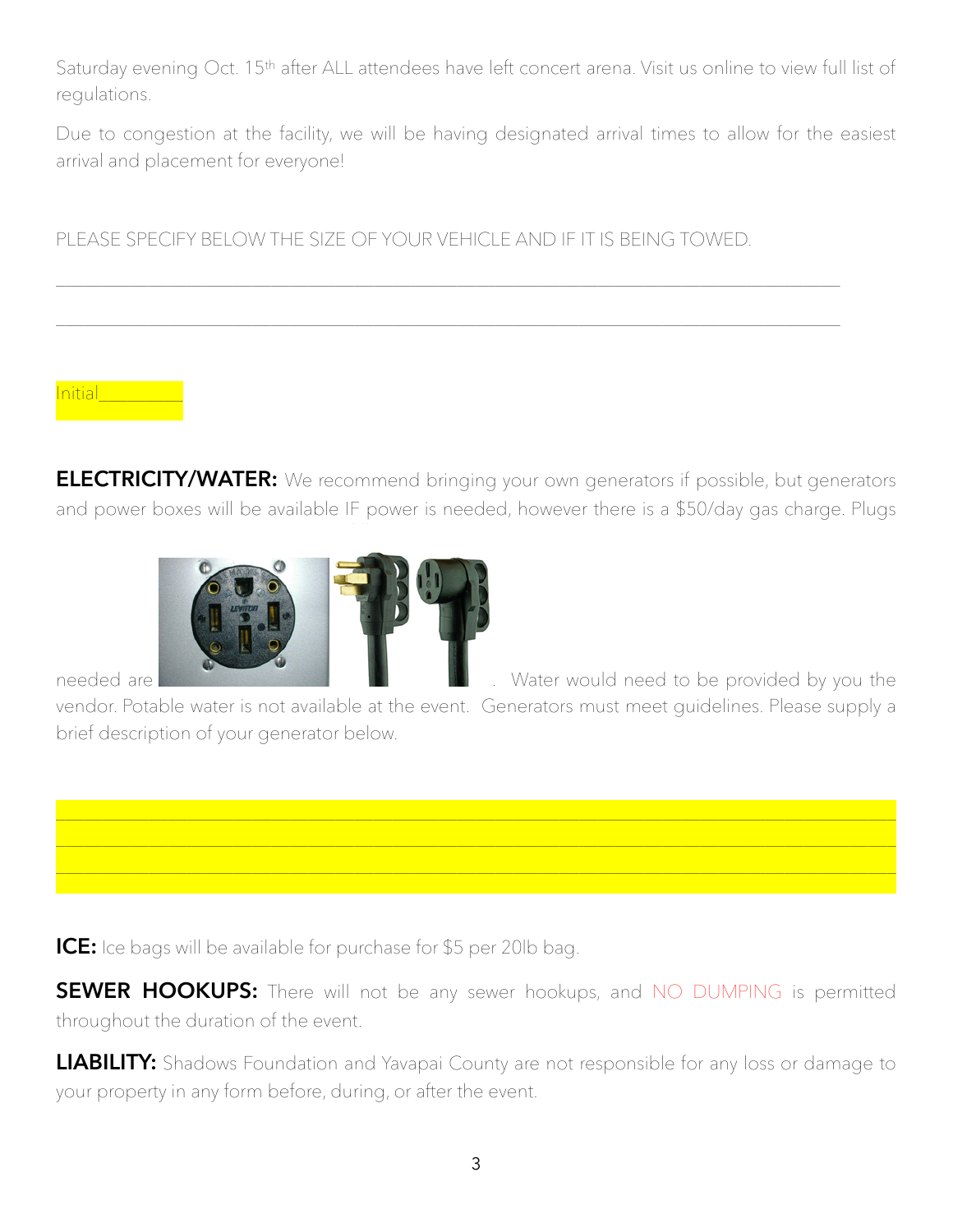INSURANCE: Please provide a Certificate of Insurance naming the below additionally insured for a minimum of \$1 million liability. PLEASE provide 2 separate certificates. Each certificate will have one of two names listed below:

- City of Prescott
- Shadows Foundation

**SECURITY:** Security will be provided.

**CANCELLATION:** ALL cancellations must be made in writing no later than September 13th. A 100% refund will be given if proper notification is received 30 days PRIOR to the event.

nitial\_\_\_\_\_\_\_

## **PHOTO RELEASE:**

I grant to the Shadows Foundation, its representatives and employees the right to take photographs of me and my property in connection with the event "BIG STING COUNTRY MUSIC FESTIVAL 2022". I authorize the Shadows Foundation, its assigns and transferees to copyright, use and publish the same in print and/or electronically. I agree that the Shadows Foundation may use such photographs of me with or without my name and for any lawful purpose, including for example such purposes as publicity, illustration, advertising, and Web content. I have read and understand the above:

nitial\_

### **SOLICITATION POLICY:**

The Shadows Foundation is a 501(c)3 Non-Profit Organization. Solicitation is any form of requesting money, support or participation for products, groups, organizations or causes which are unrelated to our fundraising event or its mission and vision. In order to provide a distraction-free environment from The Shadows Foundation and its purposes, we do not allow solicitation of any kind during our event from food/ merchant vendors, nonprofits, volunteers Any person and/or organization found to be violating this policy may be expelled from the event without refund of registration fees. Egregious and/or multiple violations of this policy may result in disqualification from future events at the discretion of the Council on Foundations.

nitial\_\_\_\_\_\_\_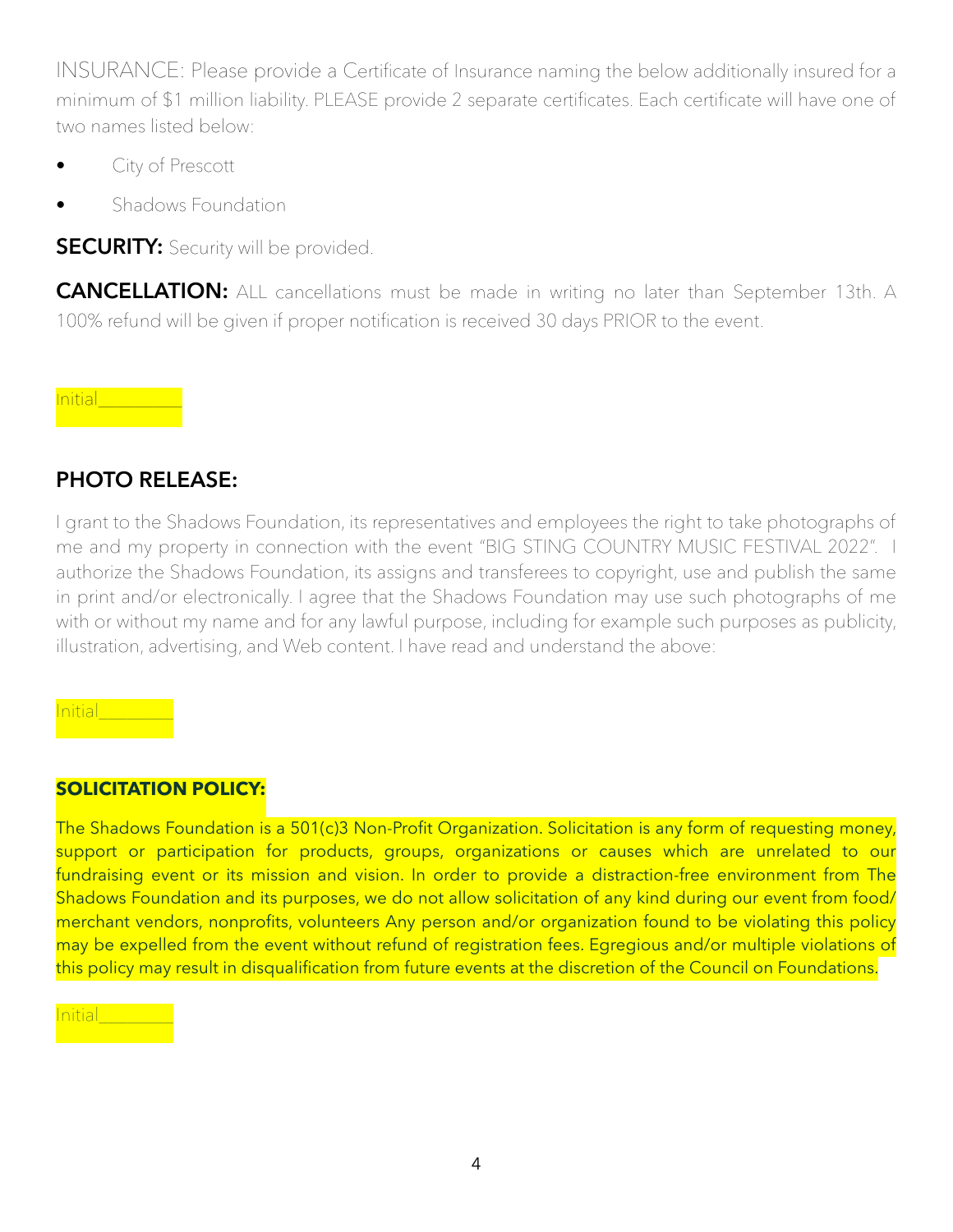# VENDOR INFORMATION:

| <b>VENDOR NAME:</b> ______________                                                                                                                                                                                             |  |  |  |  |
|--------------------------------------------------------------------------------------------------------------------------------------------------------------------------------------------------------------------------------|--|--|--|--|
|                                                                                                                                                                                                                                |  |  |  |  |
| <u>Address ____________________________</u>                                                                                                                                                                                    |  |  |  |  |
|                                                                                                                                                                                                                                |  |  |  |  |
| E-Mail Address and the contract of the contract of the contract of the contract of the contract of the contract of the contract of the contract of the contract of the contract of the contract of the contract of the contrac |  |  |  |  |
| Contact Phone Number: Entry the Contract of the Contact Phone Contract of the Contract of                                                                                                                                      |  |  |  |  |
| State TPT (transaction privilege tax) Number: __________________________________                                                                                                                                               |  |  |  |  |
| City of Prescott Business License/Tax Number: New York Number 2014                                                                                                                                                             |  |  |  |  |
| Yavapai County Health Permit Number (If Applicable) _____________________________                                                                                                                                              |  |  |  |  |

Describe your menu/merchandise below. Please be specific on the products you are selling. We want

you to be profitable and are looking for a variety of food and items!

VENDOR BOOTH SIZE: Below please draw a basic photo and indicate size of truck or trailer with any opened awnings and hitches.

Initial\_\_\_\_\_\_\_\_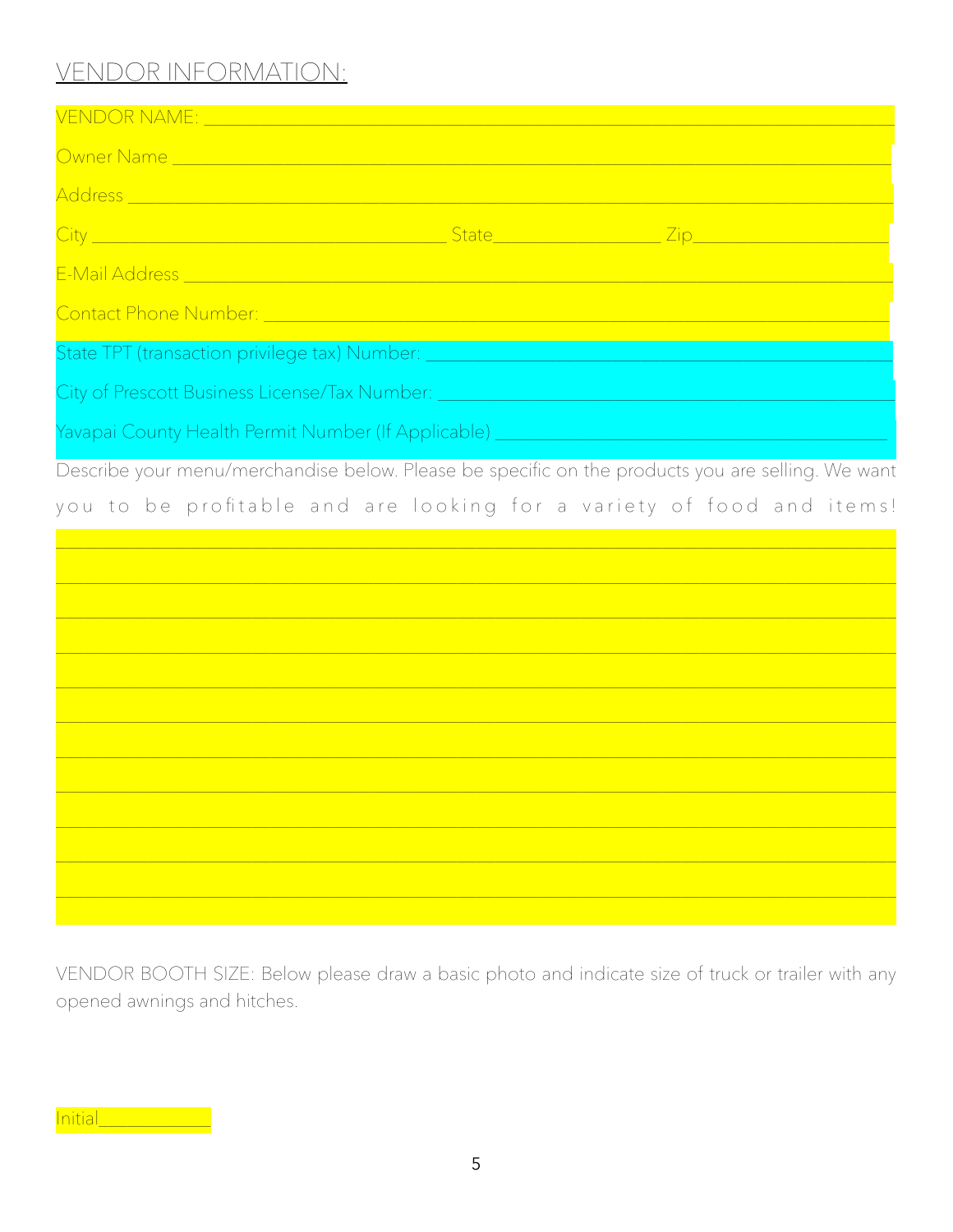# FOOD VENDORS ONLY:

• \$300/For Food Vendor Only

Each Food Vendor will receive (4) vendor passes for their staff and (1) weekend parking pass for (1) vehicle. Additional parking passes may be purchased if needed for \$10.

Please inquire should you have questions regarding the size of your truck/trailer and additional questions you might have regarding water on premises etc. If pop-up tents are being used, they must be weighted down. You CAN NOT stake down your tents into the grass areas. NO EXCEPTIONS!

| Will you be putting up a shade tent? Yes ___No_       | Size of tent | <sup>2</sup> Is this included |
|-------------------------------------------------------|--------------|-------------------------------|
| in your vendor booth size description or in addition? |              |                               |

ALL Tie downs, trailer hitches, ice chests and awnings must be contained within your allotted space.

## HEALTH DEPARTMENT:

All food vendors must complete a Yavapai County Food Application Packet. This must be submitted to the Yavapai County Community Health Services AT LEAST 6 WEEKS prior to Event Date of October 14<sup>th</sup>, 2022. You must provide a copy to Shadows Foundation 4 weeks prior to the event date (no later than MONDAY SEPTEMBER 12th). If a packet is needed, please inquire and one will be sent to you or you may obtain one at <http://www.yavapai.us/chs/Forms/category/special-events-1>

#### Initial\_\_\_\_\_\_\_

ALL APPLICATIONS MUST BE TURNED IN NO LATER THAN MONDAY SEPT 12th.

ONCE YOUR APPLICATION HAS BEEN ACCEPTED WITH ALL THE REQUIRED PAPERWORK, WE WILL THEN REQUIRE PAYMENT TO SECURE YOUR SPOT.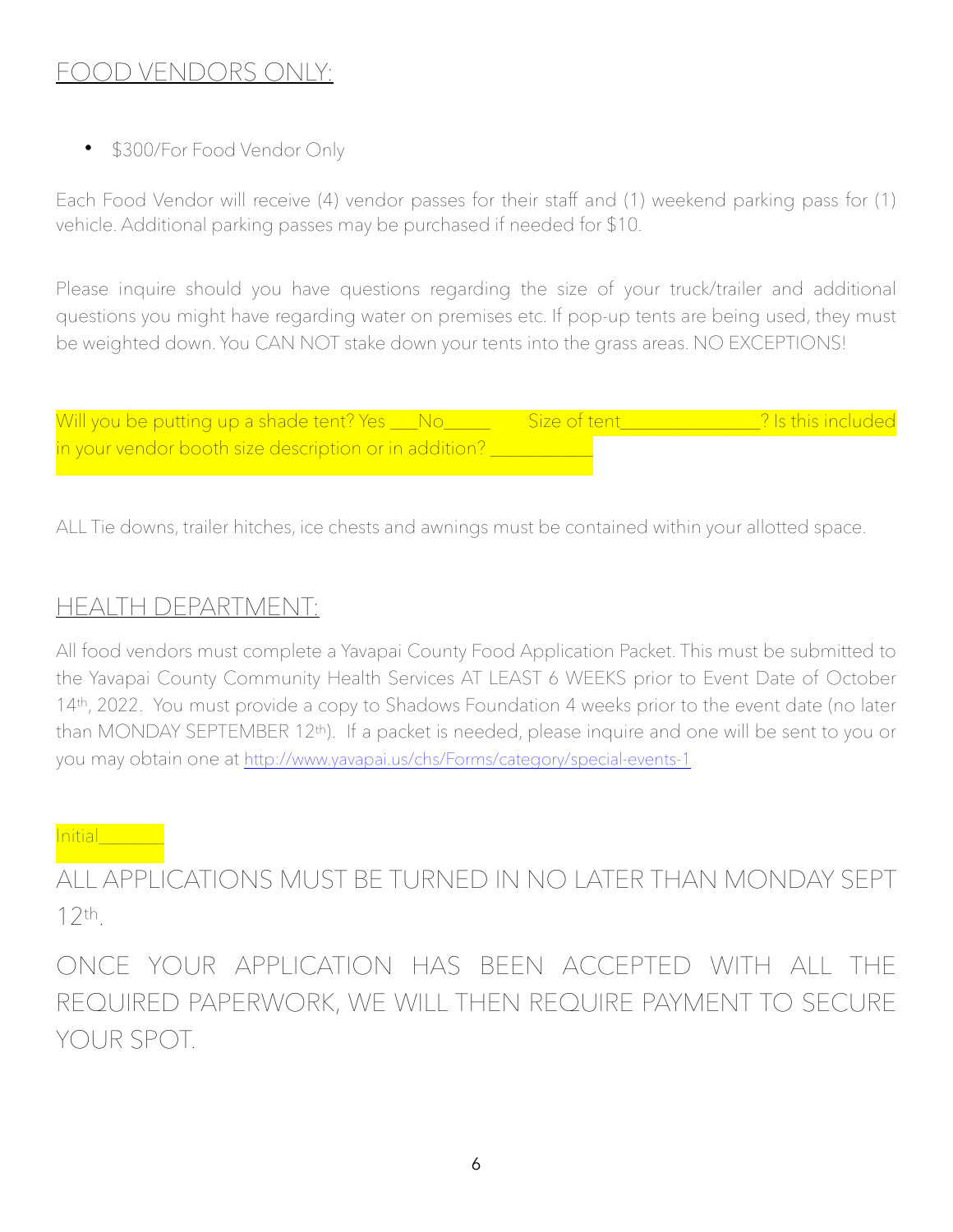### MERCHANT VENDORS ONLY:

• \$150/ Merchant Booth Only

Each Merchant Vendor will receive (4) Vendor passes for their staff and (1) weekend parking pass for (1) vehicle. Additional parking passes may be purchased if needed for \$10.

10' wide by 10' deep tented vendor spots. Vendors, please inquire regarding the size of your truck/ trailer if being used. If pop-up tents are being used, they must be weighted down. You CAN NOT stake down your tents into the grass areas. NO EXCEPTIONS!

No obscene or offensive items will be sold or displayed. The items sold by any vendor must pass strict family-oriented scrutiny. No items with logos that express sexual innuendo, present defamatory statements or obscenity will be permitted. If such items are put on display, the Chairman or Director reserves the right to request their removal.

The Shadows Foundation holds all rights to the trademark of the "BIG STING" and CANNOT be used by the vendor. Vendor shall not represent or infer that any product is sanctioned by the "BIG STING".

Initial\_\_\_\_\_\_\_\_

#### Health Department COVID Restrictions

By initialing below and registering for Shadows Foundation's event, I acknowledge that I agree to abide by the CURRENT 2022 YAVAPAI AND CDC COVID-19 SAFETY GUIDELINES.. Failure to complete it will result in not being allowed to participate in the event with no possibility of receiving a refund for the registration fee.

#### nitial\_\_\_\_\_\_\_

SUBMISSION OF VENDOR APPLICATIONS: Email to [Jesse@shadowsfoundation.com.](mailto:Jesse@shadowsfoundation.com)